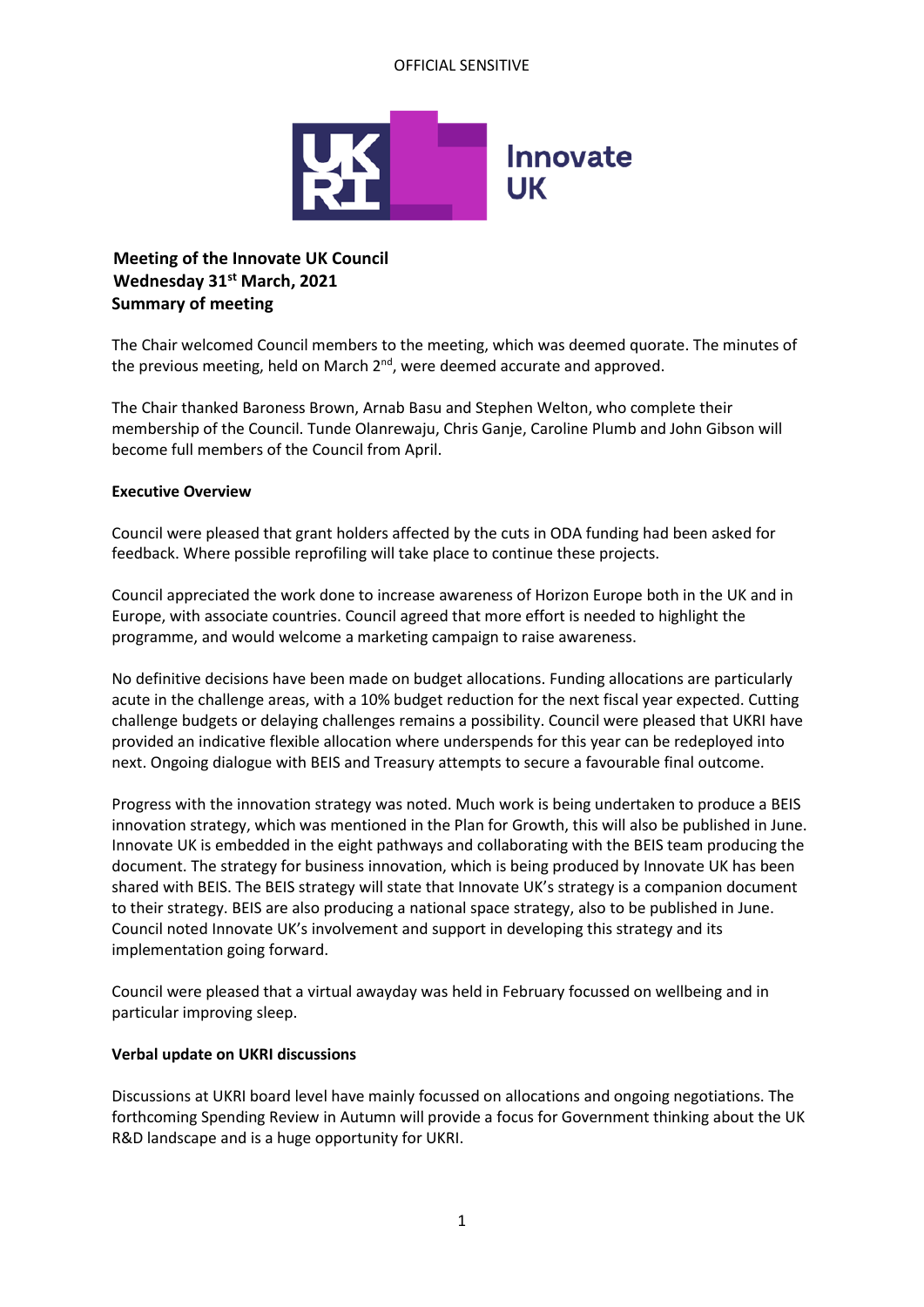## **ACE update**

Council were presented with a brief update on the Accelerating Customer Excellence (ACE) project and the four key pillars: People and Culture; Application Management; Funding Assurance; and, Impact Management. The programme is designed to enhance the way the organisation operates by introducing uniform and robust systems, policies, processes and ways of working. It will enable Innovate UK to operate as a truly customer-centric organisation.

The programme which was initiated in Autumn 2019 is now 60% complete, supported by  $1/3^{rd}$  staff from across the organisation, it drives efficiencies through improved technology and processes to alleviate operational pressures. The steering board is confident that the project will deliver as planned within the next 9 months. Already automated invoicing for assessors and monitoring officers has been implemented, meaning that they are paid more efficiently.

## **Organisational Culture update**

The implementation of cultural change principles is one of the pillars of the ACE project. Council heard how the programme, which is based on staff engagement and feedback, empowers everyone to innovate, make appropriate decisions, be successful at Innovate UK by putting the customer at the centre of what they do.

Council discussed how organisational values could be embedded by rewarding staff for exhibiting the principles and by seeking and giving feedback on a more regular informal basis. It was recognised that it will take time to embed the principles and behaviours, which are intended to be refreshed over time. Council were pleased that uptake of Unmind, a wellbeing app being piloted across Innovate UK, had been well received with a 50% uptake and continuous usage amongst staff.

## **CSR / New Ventures Fund**

The New Ventures Fund (NVF) was announced in November to provide £300m support fast-growing technologies across Government. Around 209 ideas have been whittled down to a top 10. These have been now put on hold pending funding and will be rolled forwards into thinking for the CSR. Council were pleased that the internal CSR process has begun.

## **Closed Council Session**

A closed session was held for Council members only.

## **Professor Dame Ottoline Leyser**

Council were joined by the UKRI CEO, Ottoline Leyser who outlined her thoughts on the research development and innovation ecosystem. She felt that the opportunities for innovation are currently extraordinary, this was shown through the organisation's Covid-19 response and through the crossorganisational ISCF, which has fostered high-quality relationships across the Councils and new networks. She strongly believes that many benefits within the research and innovation system can be captured and enjoyed if the system fosters collaboration, something which she wants to improve during her tenure as CEO.

## **Tera Allas - The potential for Innovation Policy within the UK**

Tera Allas, Director of Research and Economics at McKinsey's United Kingdom and Ireland Office, joined Council to discuss UK innovation policy. She outlined how innovation is critical to prosperity